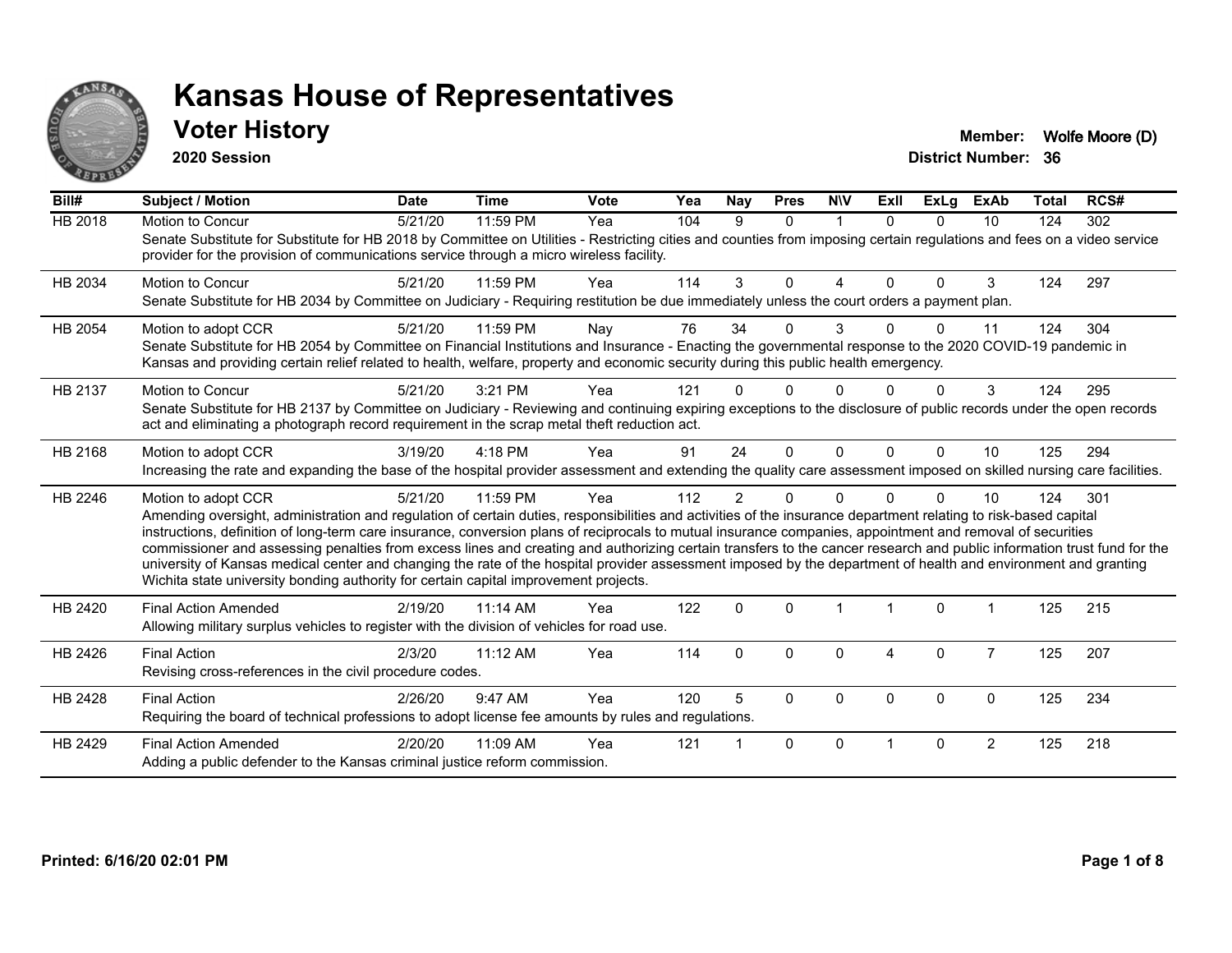

**2020 Session**

**Voter History Member:** Wolfe Moore (D)

| Bill#          | <b>Subject / Motion</b>                                                                                                                                                                                                                                                    | <b>Date</b> | <b>Time</b> | <b>Vote</b> | Yea | <b>Nay</b>   | <b>Pres</b>  | <b>NIV</b>   | ExII           | ExLq         | <b>ExAb</b>    | <b>Total</b> | RCS# |
|----------------|----------------------------------------------------------------------------------------------------------------------------------------------------------------------------------------------------------------------------------------------------------------------------|-------------|-------------|-------------|-----|--------------|--------------|--------------|----------------|--------------|----------------|--------------|------|
| HB 2432        | <b>Final Action Amended</b>                                                                                                                                                                                                                                                | 2/20/20     | 11:10 AM    | Yea         | 122 | $\mathbf{0}$ | $\mathbf{0}$ | $\Omega$     |                | $\mathbf{0}$ | $\overline{2}$ | 125          | 219  |
|                | Creating the Kansas pesticide waste disposal program and allowing up to \$50,000 to be transferred annually from the Kansas agricultural remediation fund to a new<br>Kansas pesticide waste disposal fund.                                                                |             |             |             |     |              |              |              |                |              |                |              |      |
| HB 2438        | <b>Final Action</b><br>Allowing certain exceptions to the confidentiality of state child death review board documents.                                                                                                                                                     | 2/26/20     | 9:48 AM     | Yea         | 125 | $\Omega$     | 0            | $\Omega$     | $\Omega$       | $\Omega$     | $\Omega$       | 125          | 235  |
| <b>HB 2447</b> | <b>Final Action Amended</b><br>Changing how two-way electronic audio-visual communication is used in courts.                                                                                                                                                               | 2/20/20     | 11:16 AM    | Yea         | 83  | 39           | 0            | 0            | $\overline{1}$ | $\mathbf{0}$ | $\overline{2}$ | 125          | 220  |
| HB 2448        | <b>Final Action Amended</b><br>Changing penalties for crimes related to motor vehicles.                                                                                                                                                                                    | 2/19/20     | 11:15 AM    | Yea         | 98  | 25           | $\mathbf 0$  | 0            | $\overline{1}$ | 0            | 1              | 125          | 216  |
| HB 2449        | <b>Final Action</b><br>Changing the requirements for board of indigents' defense services appointments.                                                                                                                                                                    | 2/20/20     | 11:17 AM    | Yea         | 99  | 23           | $\mathbf{0}$ | $\Omega$     |                | $\mathbf{0}$ | $\overline{2}$ | 125          | 221  |
| HB 2451        | <b>Final Action</b><br>Amending Kansas department of agriculture division of animal health license, permit and registration renewal deadlines.                                                                                                                             | 2/20/20     | 11:18 AM    | Yea         | 122 | 0            | 0            | 0            |                | $\mathbf{0}$ | $\overline{2}$ | 125          | 222  |
| HB 2452        | <b>Final Action</b><br>Creating the Kansas reading readiness act.                                                                                                                                                                                                          | 2/26/20     | 9:49 AM     | Yea         | 125 | $\Omega$     | $\Omega$     | $\mathbf 0$  | $\Omega$       | $\mathbf 0$  | $\mathbf 0$    | 125          | 236  |
| <b>HB 2454</b> | <b>Final Action Amended</b><br>Self-storage unit rentals; sales and towing of property for nonpayment of rent or abandonment; contractual value of property.                                                                                                               | 2/19/20     | 11:17 AM    | Yea         | 114 | 9            | $\mathbf{0}$ | 0            |                | $\mathbf{0}$ | $\overline{1}$ | 125          | 217  |
| HB 2456        | <b>Final Action</b><br>Clarifying the definition of the term "possession" in the Kansas criminal code.                                                                                                                                                                     | 2/26/20     | 9:50 AM     | Yea         | 124 |              | $\Omega$     | $\mathbf{0}$ | $\Omega$       | $\mathbf{0}$ | $\mathbf{0}$   | 125          | 237  |
| HB 2462        | <b>Final Action</b><br>Updating provisions related to the Kansas department of agriculture division of conservation.                                                                                                                                                       | 2/26/20     | 9:51 AM     | Yea         | 125 | $\mathbf{0}$ | $\Omega$     | $\Omega$     | $\Omega$       | $\mathbf{0}$ | $\Omega$       | 125          | 238  |
| HB 2463        | <b>Final Action Amended</b><br>Amending the Kansas pesticide law's licensure requirements and the Kansas chemigation safety law's permittee requirements.                                                                                                                  | 2/26/20     | 9:52 AM     | Yea         | 125 | $\mathbf{0}$ | $\mathbf{0}$ | $\Omega$     | $\Omega$       | $\Omega$     | $\Omega$       | 125          | 239  |
| HB 2464        | <b>Final Action Amended</b><br>Updating egg repacking requirements for retailers.                                                                                                                                                                                          | 2/26/20     | 9:53 AM     | Yea         | 121 | 4            | $\Omega$     | $\Omega$     | <sup>n</sup>   | $\Omega$     | $\Omega$       | 125          | 240  |
| HB 2466        | <b>Final Action</b><br>Enacting the Kansas taxpayer protection act; requiring the signature and tax identification number of paid tax return preparers on income tax returns; authorizing<br>actions to enjoin paid tax return preparers from engaging in certain conduct. | 2/10/20     | 11:10 AM    | Yea         | 118 |              | 0            |              | $\overline{2}$ | $\mathbf{0}$ | 3              | 125          | 212  |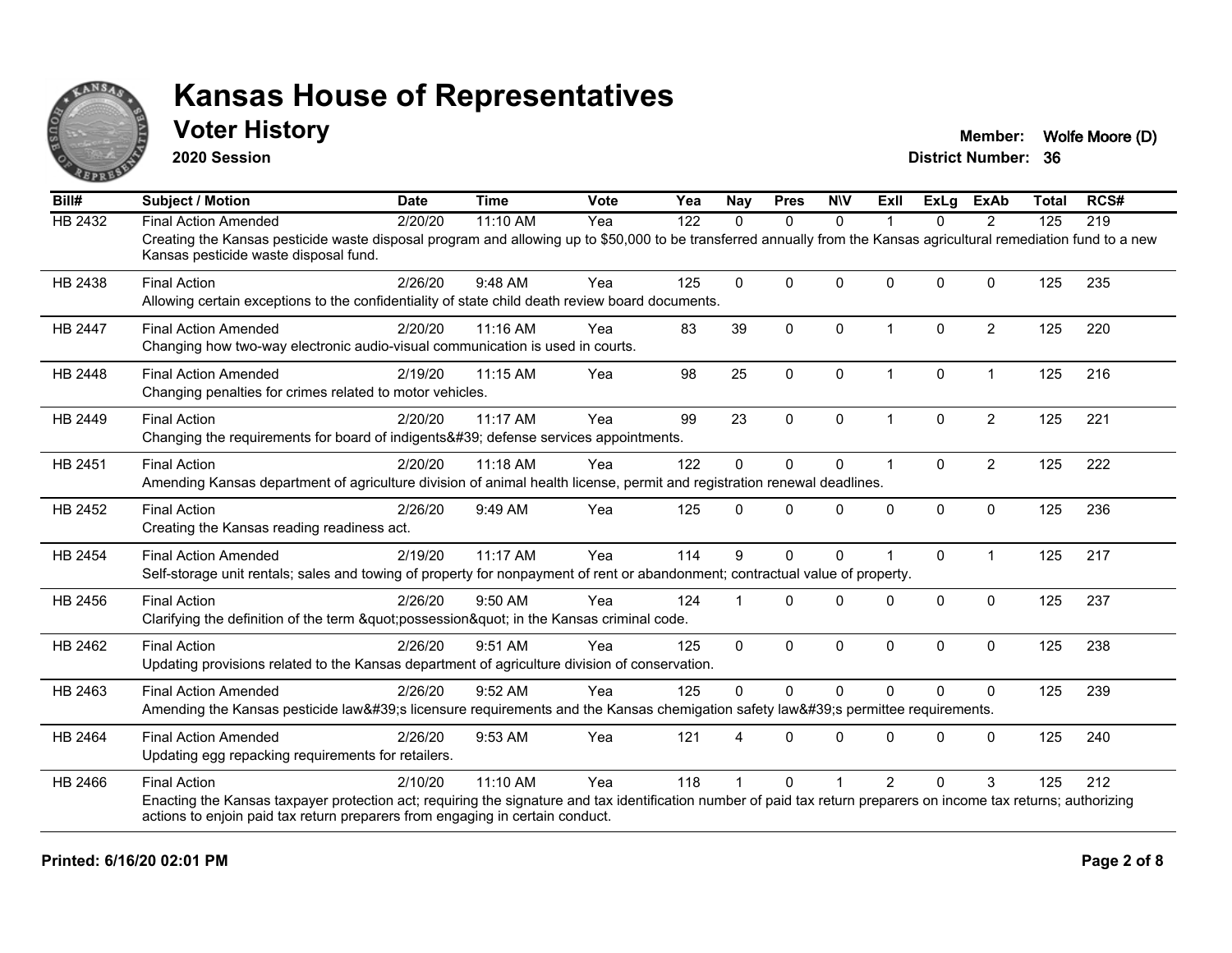

**2020 Session**

**Voter History Member:** Wolfe Moore (D)

| Bill#          | <b>Subject / Motion</b>                                                                                                                                             | <b>Date</b> | Time      | Vote | Yea | <b>Nay</b>     | <b>Pres</b>  | <b>NIV</b>   | ExII                 | ExLa     | <b>ExAb</b>    | <b>Total</b> | RCS# |
|----------------|---------------------------------------------------------------------------------------------------------------------------------------------------------------------|-------------|-----------|------|-----|----------------|--------------|--------------|----------------------|----------|----------------|--------------|------|
| <b>HB 2467</b> | <b>Final Action Amended</b>                                                                                                                                         | 2/7/20      | 4:10 PM   | Yea  | 105 | 15             | $\Omega$     | 3            | $\Omega$             | 2        | 0              | 125          | 211  |
|                | Removing the spousal exception from sexual battery and requiring a domestic violence offender assessment on a first conviction of domestic battery.                 |             |           |      |     |                |              |              |                      |          |                |              |      |
| HB 2469        | <b>Final Action Amended</b>                                                                                                                                         | 2/26/20     | 9:54 AM   | Yea  | 120 | 5              | $\Omega$     | $\mathbf{0}$ | 0                    | $\Omega$ | 0              | 125          | 241  |
|                | Extending terminal medical release to inmates in the custody of the department of corrections with a condition likely to cause death within 120 days.               |             |           |      |     |                |              |              |                      |          |                |              |      |
| HB 2470        | <b>Final Action</b>                                                                                                                                                 | 2/26/20     | 9:55 AM   | Yea  | 125 | $\Omega$       | $\Omega$     | $\Omega$     | $\Omega$             | $\Omega$ | $\Omega$       | 125          | 242  |
|                | Clarifying jurisdiction and supervision of offenders in a certified drug abuse treatment program.                                                                   |             |           |      |     |                |              |              |                      |          |                |              |      |
| HB 2479        | <b>Final Action</b>                                                                                                                                                 | 2/26/20     | $9:56$ AM | Yea  | 125 | $\Omega$       | $\Omega$     | $\mathbf{0}$ | $\Omega$             | $\Omega$ | $\Omega$       | 125          | 243  |
|                | Codifying the NAIC corporate governance model regulation into statute.                                                                                              |             |           |      |     |                |              |              |                      |          |                |              |      |
| HB 2480        | <b>Final Action</b>                                                                                                                                                 | 2/26/20     | 9:57 AM   | Yea  | 125 | $\Omega$       | $\Omega$     | $\Omega$     | $\Omega$             | $\Omega$ | $\Omega$       | 125          | 244  |
|                | Updating the definition of long-term care insurance contained in the long-term care insurance act.                                                                  |             |           |      |     |                |              |              |                      |          |                |              |      |
| <b>HB 2487</b> | <b>Emergency Final Action</b>                                                                                                                                       | 2/26/20     | 4:22 PM   | Yea  | 118 | $\overline{7}$ | 0            | $\mathbf{0}$ | $\Omega$             | $\Omega$ | $\Omega$       | 125          | 262  |
|                | Including emotional disability rather than emotional disturbance in the definitions of "children with disabilities" and "individuals with disabilities. "           |             |           |      |     |                |              |              |                      |          |                |              |      |
| HB 2490        | <b>Final Action</b>                                                                                                                                                 | 3/12/20     | 11:21 AM  | Yea  | 118 | $\overline{2}$ | $\Omega$     | $\mathbf{0}$ |                      | $\Omega$ | 4              | 125          | 276  |
|                | Kansas corporation NOL carryforward extension.                                                                                                                      |             |           |      |     |                |              |              |                      |          |                |              |      |
| HB 2495        | <b>Final Action</b>                                                                                                                                                 | 2/26/20     | 9:58 AM   | Yea  | 125 | $\Omega$       | $\mathbf{0}$ | $\mathbf{0}$ | $\Omega$             | $\Omega$ | $\Omega$       | 125          | 245  |
|                | Authorizing the crime victims compensation board to waive application time restrictions for a victim of a sexually violent crime to receive compensation for mental |             |           |      |     |                |              |              |                      |          |                |              |      |
|                | health counseling.                                                                                                                                                  |             |           |      |     |                |              |              |                      |          |                |              |      |
| HB 2496        | <b>Final Action</b>                                                                                                                                                 | 2/26/20     | 9:59 AM   | Yea  | 125 | $\Omega$       | $\Omega$     | $\Omega$     | 0                    | $\Omega$ | $\Omega$       | 125          | 246  |
|                | Authorizing court services officers and community corrections officers to provide a certification of identification to offenders.                                   |             |           |      |     |                |              |              |                      |          |                |              |      |
| HB 2500        | <b>Emergency Final Action Amended</b>                                                                                                                               | 2/20/20     | 11:48 AM  | Yea  | 122 | U.             | $\Omega$     | $\Omega$     |                      | $\Omega$ | $\overline{2}$ | 125          | 226  |
|                | Amending the Kansas power of attorney act regarding the form of a power of attorney and the duties of third parties relying and acting on a power of attorney.      |             |           |      |     |                |              |              |                      |          |                |              |      |
| HB 2501        | <b>Final Action Amended</b>                                                                                                                                         | 2/20/20     | 11:19 AM  | Yea  | 119 | 3              | $\Omega$     | $\Omega$     | $\blacktriangleleft$ | $\Omega$ | $\overline{2}$ | 125          | 223  |
|                | Allowing salvage vehicle pools to apply for ownership documents for vehicles that are disclaimed by insurance companies.                                            |             |           |      |     |                |              |              |                      |          |                |              |      |
| HB 2503        | <b>Final Action Amended</b>                                                                                                                                         | 2/26/20     | 10:00 AM  | Yea  | 125 | $\Omega$       | $\Omega$     | $\Omega$     | $\Omega$             | $\Omega$ | $\Omega$       | 125          | 247  |
|                | Authorizing the transfer of \$268,412,000 from the state general fund to the KPERS fund during fiscal year 2020 and eliminating certain level-dollar employer       |             |           |      |     |                |              |              |                      |          |                |              |      |
|                | contribution payments.                                                                                                                                              |             |           |      |     |                |              |              |                      |          |                |              |      |
| HB 2506        | <b>EFA Sub Bill Amended</b>                                                                                                                                         | 2/26/20     | 4:26 PM   | Yea  | 123 | $\mathfrak{p}$ | $\Omega$     | $\Omega$     | 0                    | $\Omega$ | $\Omega$       | 125          | 265  |
|                | Expanding the military spouse and servicemember's expedited licensure law to certain other license, certificate or registration applicants.                         |             |           |      |     |                |              |              |                      |          |                |              |      |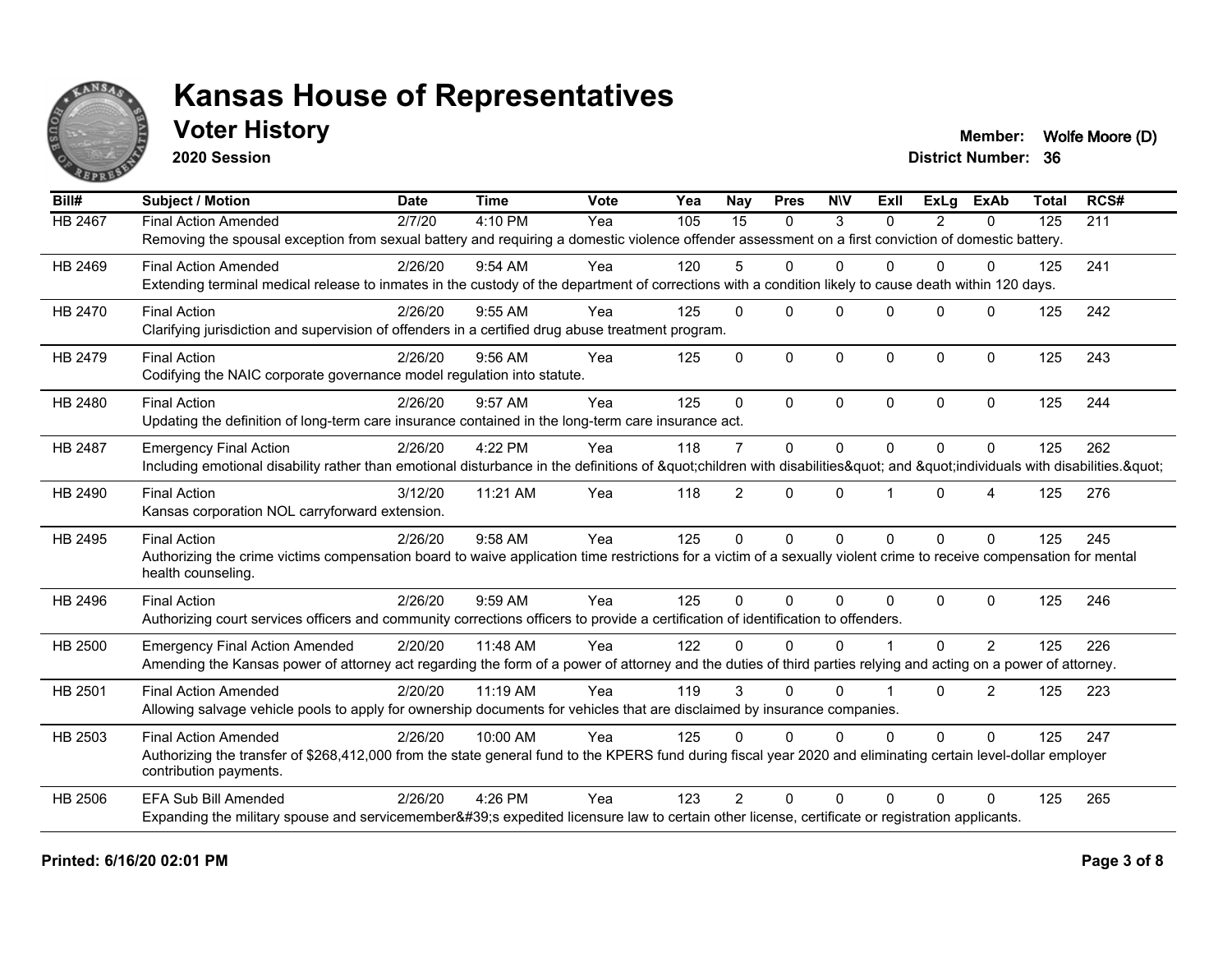

**2020 Session**

**Voter History Member:** Wolfe Moore (D)

| Bill#          | <b>Subject / Motion</b>                                                                                                                                                                                                                                                                                                                                                                                                                                                                                                                             | <b>Date</b> | <b>Time</b> | <b>Vote</b> | Yea | <b>Nay</b>     | <b>Pres</b>          | <b>NIV</b>   | <b>Exll</b> | ExLg         | <b>ExAb</b>    | <b>Total</b> | RCS# |
|----------------|-----------------------------------------------------------------------------------------------------------------------------------------------------------------------------------------------------------------------------------------------------------------------------------------------------------------------------------------------------------------------------------------------------------------------------------------------------------------------------------------------------------------------------------------------------|-------------|-------------|-------------|-----|----------------|----------------------|--------------|-------------|--------------|----------------|--------------|------|
| HB 2507        | <b>Final Action Amended</b><br>Liability protection for businesses that participate in high school work-based learning programs.                                                                                                                                                                                                                                                                                                                                                                                                                    | 2/26/20     | 10:01 AM    | Nay         | 97  | 27             | $\blacktriangleleft$ | $\Omega$     | $\Omega$    | $\Omega$     | $\Omega$       | 125          | 248  |
| HB 2509        | <b>Emergency Final Action</b><br>Vacating certain blocks in the original town plat set aside for a college and a park of the city of Americus and vesting fee simple title in the city.                                                                                                                                                                                                                                                                                                                                                             | 2/26/20     | 4:22 PM     | Yea         | 122 | 3              | $\mathbf 0$          | $\mathbf 0$  | $\Omega$    | $\Omega$     | $\mathbf 0$    | 125          | 263  |
| HB 2510        | <b>Emergency Final Action</b><br>Special districts may be dissolved and responsibilities assumed by a city.                                                                                                                                                                                                                                                                                                                                                                                                                                         | 2/26/20     | 4:29 PM     | Yea         | 122 | 3              | $\Omega$             | $\Omega$     | $\Omega$    | $\Omega$     | $\mathbf 0$    | 125          | 267  |
| HB 2510        | Motion to adopt CCR<br>Creating the Kansas promise scholarship act; requiring a Kansas foster care children annual academic report card; authorizing the state board of regents on behalf of<br>Kansas state university to sell certain real property in Saline county; providing payment or waiver of tuition for certain dually or concurrently enrolled students;<br>authorizing the practice of the healing arts by healing arts school clinics; providing ACT college entrance exams and workkeys assessments to nonpublic school<br>students. | 5/21/20     | 11:59 PM    | Yea         | 110 | 3              | $\Omega$             |              | 0           | $\Omega$     | 10             | 124          | 300  |
| HB 2515        | <b>Emergency Final Action Amended</b><br>Creating the Kansas promise scholarship program.                                                                                                                                                                                                                                                                                                                                                                                                                                                           | 2/20/20     | 11:47 AM    | Yea         | 116 | 6              | $\Omega$             | $\Omega$     |             | $\Omega$     | $\overline{2}$ | 125          | 225  |
| HB 2516        | <b>Final Action Amended</b><br>Enacting the first-time home buyer savings account act.                                                                                                                                                                                                                                                                                                                                                                                                                                                              | 2/26/20     | 10:03 AM    | Yea         | 123 | $\overline{2}$ | $\mathbf 0$          | $\mathbf 0$  | $\Omega$    | $\Omega$     | $\mathbf 0$    | 125          | 249  |
| HB 2518        | <b>Final Action</b><br>Counting any crime with a domestic violence designation as a prior conviction under domestic battery.                                                                                                                                                                                                                                                                                                                                                                                                                        | 2/26/20     | 10:04 AM    | Yea         | 125 | $\Omega$       | $\Omega$             | $\Omega$     | $\Omega$    | $\mathbf{0}$ | $\mathbf 0$    | 125          | 250  |
| HB 2521        | <b>Emergency Final Action Amended</b><br>Enacting the revised uniform athlete agents act.                                                                                                                                                                                                                                                                                                                                                                                                                                                           | 2/20/20     | 11:49 AM    | Yea         | 122 | $\Omega$       | $\mathbf{0}$         | $\Omega$     |             | $\mathbf{0}$ | $\overline{2}$ | 125          | 227  |
| <b>HB 2524</b> | <b>Final Action</b><br>Updating motor carrier laws and regulation of motor carriers by the state corporation commission.                                                                                                                                                                                                                                                                                                                                                                                                                            | 2/17/20     | 11:24 AM    | Yea         | 118 | $\mathbf{0}$   | $\Omega$             | $\Omega$     | 3           | $\Omega$     | $\overline{4}$ | 125          | 213  |
| HB 2528        | <b>Final Action</b><br>Providing for all vehicles more than 35 years old to qualify as an antique vehicle.                                                                                                                                                                                                                                                                                                                                                                                                                                          | 2/26/20     | 10:05 AM    | Yea         | 124 |                | $\mathbf{0}$         | $\mathbf{0}$ | $\Omega$    | $\Omega$     | $\Omega$       | 125          | 251  |
| HB 2540        | <b>Emergency Final Action Amended</b><br>Requiring moneys attributable to at-risk student weighting be expended for approved at-risk educational programs.                                                                                                                                                                                                                                                                                                                                                                                          | 2/26/20     | 4:37 PM     | Yea         | 111 | 14             | $\Omega$             | $\Omega$     | 0           | 0            | $\mathbf 0$    | 125          | 274  |
| HB 2546        | <b>Final Action</b><br>Creating the crime of sexual extortion and adding the crime to the Kansas offender registration act.                                                                                                                                                                                                                                                                                                                                                                                                                         | 2/26/20     | 10:06 AM    | Yea         | 125 |                | 0                    | $\mathbf 0$  | $\Omega$    | $\Omega$     | 0              | 125          | 252  |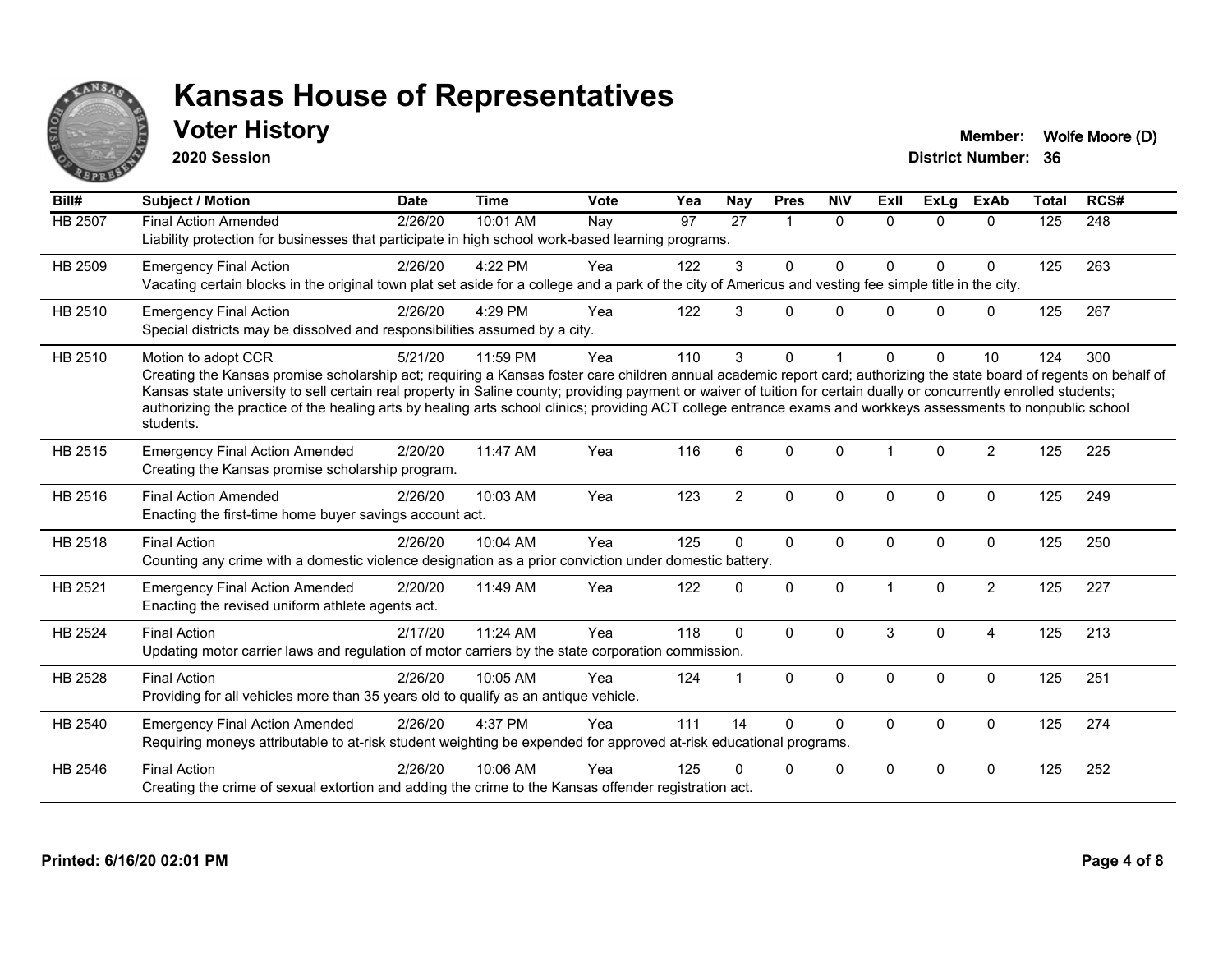

**2020 Session**

**Voter History Member:** Wolfe Moore (D)

| Bill#          | <b>Subject / Motion</b>                                                                                                                                                                                                                                                                                         | <b>Date</b> | <b>Time</b> | Vote | Yea | Nay            | <b>Pres</b>    | <b>NIV</b>   | ExII          | <b>ExLa</b>  | <b>ExAb</b>    | <b>Total</b> | RCS# |
|----------------|-----------------------------------------------------------------------------------------------------------------------------------------------------------------------------------------------------------------------------------------------------------------------------------------------------------------|-------------|-------------|------|-----|----------------|----------------|--------------|---------------|--------------|----------------|--------------|------|
| HB 2547        | <b>Final Action Amended</b><br>Making changes to suspended drivers' license requirements.                                                                                                                                                                                                                       | 2/26/20     | 10:07 AM    | Yea  | 125 | $\mathbf{0}$   | $\mathbf 0$    | $\mathbf{0}$ | $\Omega$      | $\mathbf{0}$ | $\mathbf{0}$   | 125          | 253  |
| HB 2548        | <b>Final Action Amended</b><br>Claims against the state submitted by the Joint Committee on Special Claims Against the State.                                                                                                                                                                                   | 3/13/20     | 8:19 AM     | Yea  | 115 | $\mathbf{1}$   | $\Omega$       | $\Omega$     | $\mathcal{P}$ | $\Omega$     | $\overline{7}$ | 125          | 282  |
| HB 2554        | <b>Final Action</b><br>Enacting the uniform fiduciary income and principal act (UFIPA).                                                                                                                                                                                                                         | 2/26/20     | 10:08 AM    | Yea  | 125 | $\Omega$       | $\mathbf{0}$   | $\Omega$     | $\Omega$      | $\Omega$     | $\Omega$       | 125          | 254  |
| HB 2571        | <b>Final Action Amended</b><br>Club and drinking establishment liquor license eligibility; spouse is a law enforcement officer in another county.                                                                                                                                                               | 3/12/20     | 11:22 AM    | Yea  | 108 | 12             | $\mathbf{0}$   | $\mathbf{0}$ | 1             | $\Omega$     | 4              | 125          | 277  |
| HB 2575        | <b>Emergency Final Action Amended</b><br>Amending the Kansas drycleaner environmental response act to change the required deductible rate, environmental surcharge rate and penalty fine amount.                                                                                                                | 2/26/20     | 4:31 PM     | Yea  | 95  | 29             |                | $\Omega$     | $\Omega$      | $\Omega$     | $\Omega$       | 125          | 269  |
| HB 2583        | <b>Emergency Final Action</b><br>Clarify the vacation of territory from city boundaries or release of easements.                                                                                                                                                                                                | 2/26/20     | 4:35 PM     | Yea  | 124 |                | $\Omega$       | $\Omega$     | $\Omega$      | $\Omega$     | $\Omega$       | 125          | 273  |
| HB 2585        | <b>Emergency Final Action Amended</b><br>Amending the Kansas drycleaner environmental response act to change the required deductible rate, environmental surcharge rate and penalty fine amount.                                                                                                                | 2/26/20     | 4:27 PM     | Yea  | 123 | $\overline{2}$ | $\Omega$       | $\Omega$     | $\Omega$      | $\Omega$     | $\Omega$       | 125          | 266  |
| HB 2585        | <b>Motion to Concur</b><br>Senate Substitute for HB 2585 by Committee on Utilities - Exempting certain public utilities from Kansas income taxation and allowing the state corporation<br>commission to approve certain contract and reduced electric rates and associated cost recovery from all rate classes. | 5/21/20     | 3:59 PM     | Yea  | 75  | 45             |                | $\Omega$     | $\Omega$      | $\Omega$     | 3              | 124          | 296  |
| <b>HB 2587</b> | <b>Final Action</b><br>Allowing venue for an agency adoption to be where a state agency or their subcontracting agencies have offices when the state is the agency.                                                                                                                                             | 2/26/20     | 10:09 AM    | Yea  | 124 |                | $\Omega$       | $\Omega$     | U             | $\Omega$     | $\Omega$       | 125          | 255  |
| HB 2595        | <b>Final Action Amended</b><br>Eliminating the 30-day delay before offering state surplus property for sale to the general public.                                                                                                                                                                              | 2/20/20     | 11:20 AM    | Yea  | 118 | 3              | $\overline{1}$ | $\Omega$     |               | $\Omega$     | 2              | 125          | 224  |
| HB 2596        | <b>Final Action Amended</b><br>Allowing an alcoholic liquor manufacturer to obtain a drinking establishment license under certain conditions.                                                                                                                                                                   | 3/12/20     | 11:23 AM    | Yea  | 113 |                | $\Omega$       | $\Omega$     |               | $\Omega$     | $\overline{4}$ | 125          | 278  |
| HB 2618        | <b>Emergency Final Action Amended</b><br>Establishing a state broadband grant program under the department of commerce to encourage the deployment of broadband in the state.                                                                                                                                   | 2/26/20     | 4:33 PM     | Yea  | 120 |                | $\Omega$       | $\Omega$     | $\Omega$      | $\Omega$     | $\Omega$       | 125          | 271  |
| HB 2619        | <b>Final Action</b><br>Adjusting the frequency of the KPERS actuarial experience study.                                                                                                                                                                                                                         | 2/26/20     | $10:10$ AM  | Yea  | 118 |                | $\Omega$       | $\Omega$     | $\Omega$      | $\Omega$     | $\Omega$       | 125          | 256  |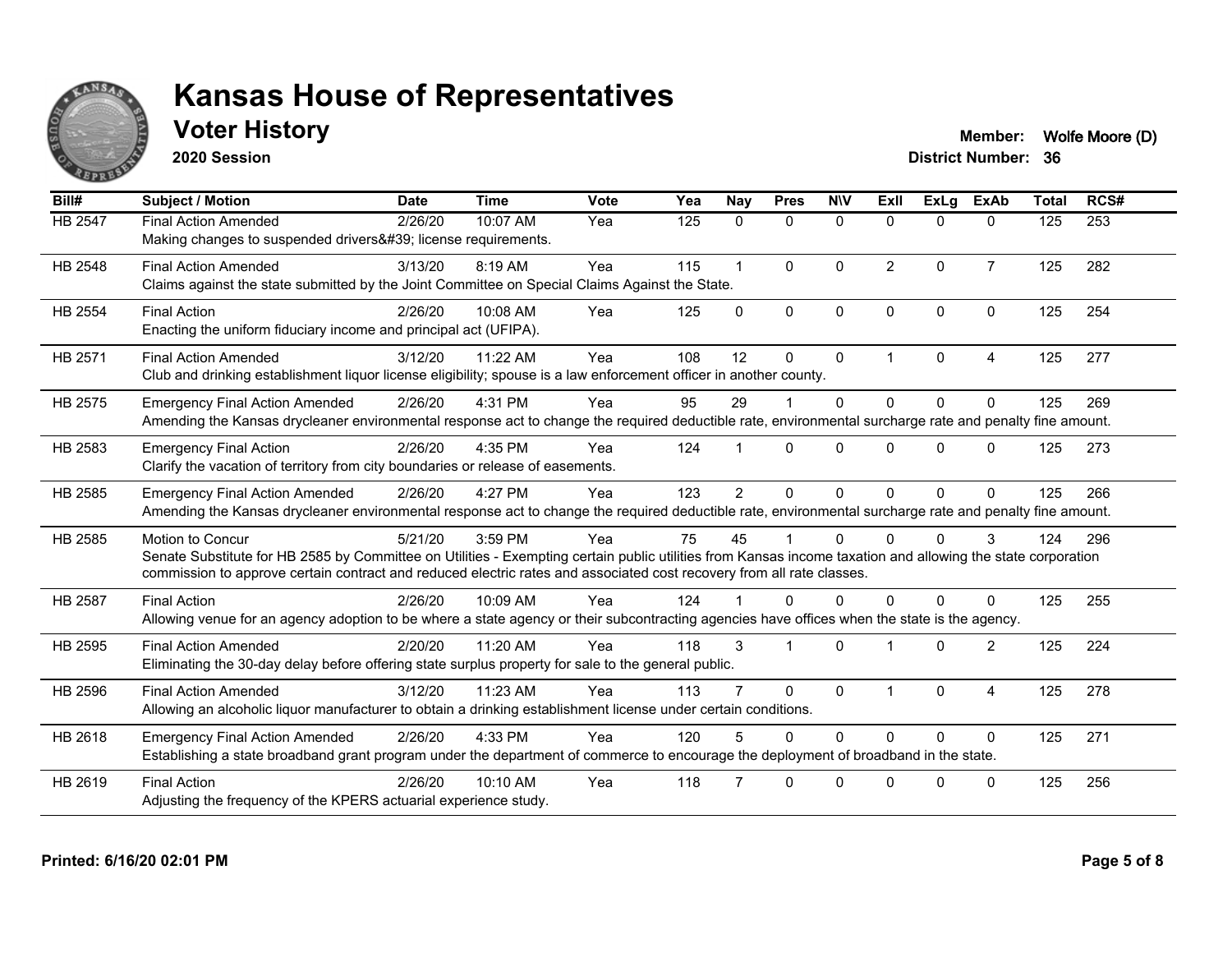

**2020 Session**

**Voter History Member:** Wolfe Moore (D)

| Bill#           | Subject / Motion                                                                                                                                                                                                                                                                                                                                                                                                                                                                                                                                                                                                                                                                                                                                                                                                                                                                                                                                                                                              | <b>Date</b> | <b>Time</b> | <b>Vote</b> | Yea | <b>Nay</b> | <b>Pres</b> | <b>NIV</b>   | ExII           | <b>ExLg</b> | <b>ExAb</b>    | <b>Total</b> | RCS# |
|-----------------|---------------------------------------------------------------------------------------------------------------------------------------------------------------------------------------------------------------------------------------------------------------------------------------------------------------------------------------------------------------------------------------------------------------------------------------------------------------------------------------------------------------------------------------------------------------------------------------------------------------------------------------------------------------------------------------------------------------------------------------------------------------------------------------------------------------------------------------------------------------------------------------------------------------------------------------------------------------------------------------------------------------|-------------|-------------|-------------|-----|------------|-------------|--------------|----------------|-------------|----------------|--------------|------|
| <b>HB 2619</b>  | Motion to Concur<br>Senate Substitute for HB 2619 by Committee on Financial Institutions and Insurance - Enacting the Kansas economic recovery loan deposit program, updating field of<br>membership requirements of credit unions and allowing privilege tax deductions on agricultural real estate loans and single family residence loans.                                                                                                                                                                                                                                                                                                                                                                                                                                                                                                                                                                                                                                                                 | 5/21/20     | 11:59 PM    | Yea         | 114 | 3          | $\Omega$    | $\Omega$     | $\Omega$       | $\Omega$    | $\overline{7}$ | 124          | 298  |
| HB 2646         | <b>Final Action</b><br>Allowing the attorney general to coordinate training for law enforcement agencies on missing and murdered indigenous people.                                                                                                                                                                                                                                                                                                                                                                                                                                                                                                                                                                                                                                                                                                                                                                                                                                                           | 2/26/20     | 10:11 AM    | Yea         | 125 | 0          | $\Omega$    | ∩            |                | U           | 0              | 125          | 257  |
| HB 2689         | <b>Final Action Amended</b><br>Amending the angel investor tax credit with respect to the definition of qualified securities, tax credit limitations and amounts, investor requirements and extending the<br>date that credits may be allowed.                                                                                                                                                                                                                                                                                                                                                                                                                                                                                                                                                                                                                                                                                                                                                                | 3/13/20     | 8:23 AM     | Yea         | 103 | 12         |             | $\Omega$     | $\overline{2}$ | $\Omega$    | $\overline{7}$ | 125          | 283  |
| HB 2695         | <b>Emergency Final Action</b><br>Allowing special agents from the department of corrections to attend the Kansas law enforcement training center.                                                                                                                                                                                                                                                                                                                                                                                                                                                                                                                                                                                                                                                                                                                                                                                                                                                             | 2/26/20     | 4:34 PM     | Yea         | 125 | 0          | 0           | $\mathbf{0}$ | $\Omega$       | $\Omega$    | $\Omega$       | 125          | 272  |
| HB 2699         | <b>Final Action</b><br>Requiring court services officers to assist with child in need of care cases when directed by a judge.                                                                                                                                                                                                                                                                                                                                                                                                                                                                                                                                                                                                                                                                                                                                                                                                                                                                                 | 2/26/20     | 10:13 AM    | Yea         | 105 | 20         | $\Omega$    | $\Omega$     | $\Omega$       | $\Omega$    | $\Omega$       | 125          | 258  |
| HB 2702         | <b>Emergency Final Action</b><br>Decoupling the KIT and KIR workforce training programs from the high performance incentive fund program and enhancing the workforce training tax credit.                                                                                                                                                                                                                                                                                                                                                                                                                                                                                                                                                                                                                                                                                                                                                                                                                     | 2/26/20     | 4:32 PM     | Yea         | 125 | $\Omega$   | $\Omega$    | $\Omega$     | $\Omega$       | $\Omega$    | $\mathbf{0}$   | 125          | 270  |
| HB 2702         | Motion to adopt CCR<br>Enacting the Kansas taxpayer protection act; establishing notice and public hearing requirements prior to approval by a governing body to exceed its revenue neutral<br>rate for the imposition of property tax and discontinuing the city and county tax lid; providing a waiver of interest and fees on certain delinquent property taxes for a<br>period of time and delaying preparation of delinquent real estate tax list and notice; prohibiting valuation increase for real property solely as the result of normal repair,<br>replacement or maintenance of existing structure; providing for county treasurers to establish a payment plan for the payment of delinquent or nondelinquent taxes;<br>requiring the state board of tax appeals to serve orders and notices by electronic means if requested by the party; prohibiting county appraisers and the state board of<br>tax appeals from increasing the valuation of county appraised property in valuation appeals. | 5/21/20     | 11:59 PM    | Nay         | 89  | 28         | 0           | $\Omega$     | U              | $\Omega$    | $\overline{7}$ | 124          | 299  |
| HB 2708         | <b>Emergency Final Action</b><br>Creating a drug abuse treatment program for people on diversion and allowing county attorneys to enter into agreements with court services and community<br>corrections for supervision.                                                                                                                                                                                                                                                                                                                                                                                                                                                                                                                                                                                                                                                                                                                                                                                     | 2/26/20     | 4:23 PM     | Yea         | 125 | 0          | $\Omega$    | $\Omega$     | $\Omega$       | $\Omega$    | $\Omega$       | 125          | 264  |
| HB 2713         | <b>Emergency Final Action Amended</b><br>Enacting the revised uniform law on notarial acts.                                                                                                                                                                                                                                                                                                                                                                                                                                                                                                                                                                                                                                                                                                                                                                                                                                                                                                                   | 2/26/20     | 4:30 PM     | Yea         | 122 | 3          | 0           | 0            | 0              | 0           | 0              | 125          | 268  |
| <b>HCR 5025</b> | <b>EFA Amend and Debate</b><br>Ratifying and providing the continuation of the March 12, 2020, state of disaster emergency declaration for the state of Kansas.                                                                                                                                                                                                                                                                                                                                                                                                                                                                                                                                                                                                                                                                                                                                                                                                                                               | 3/13/20     | 11:21 AM    | Yea         | 116 | 0          | 0           | $\Omega$     | $\mathcal{P}$  | $\Omega$    | 7              | 125          | 284  |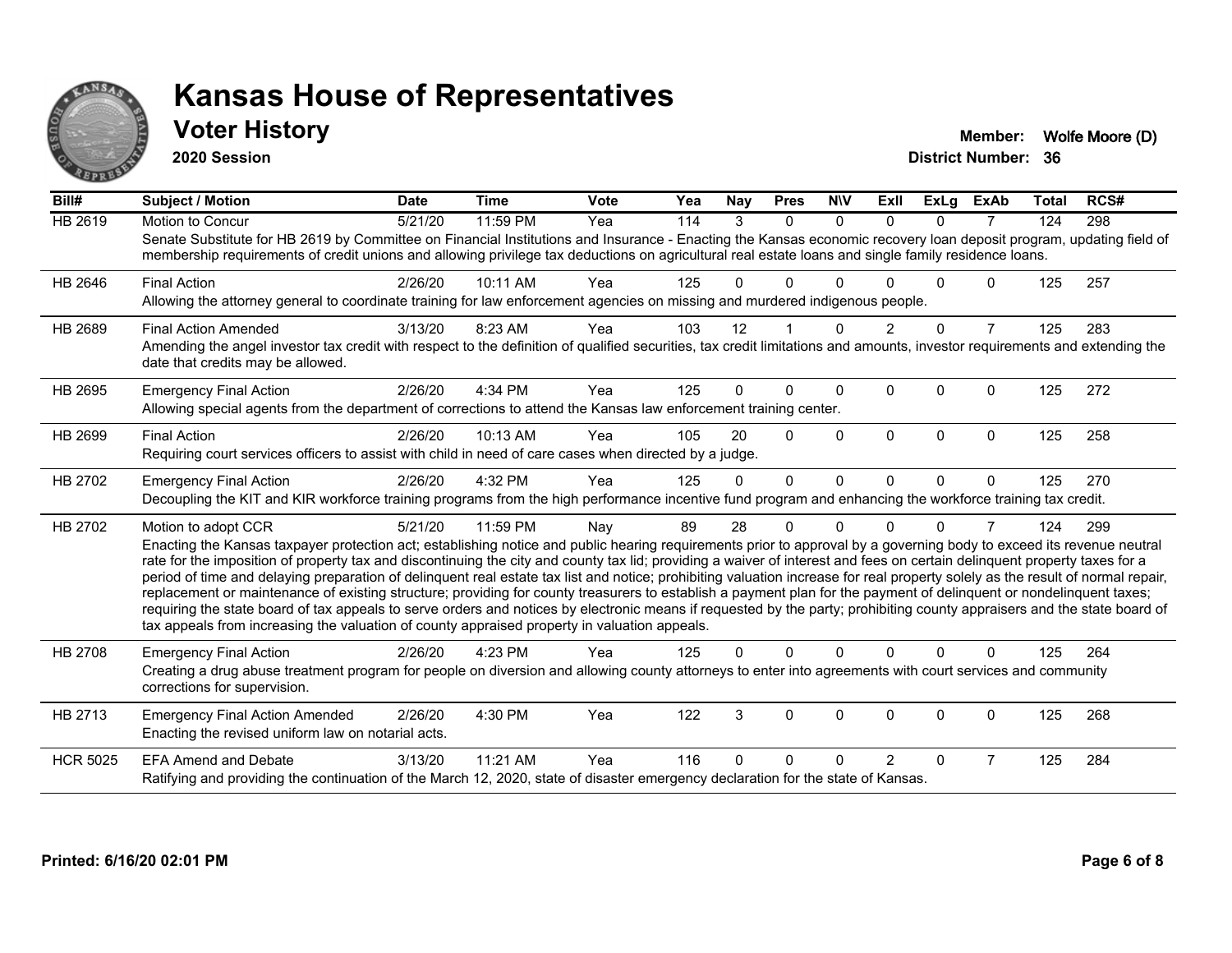

**2020 Session**

**Voter History Member:** Wolfe Moore (D)

| Bill#           | <b>Subject / Motion</b>                                                                                                                                                                                                                                  | <b>Date</b> | <b>Time</b> | <b>Vote</b> | Yea | Nay            | <b>Pres</b> | <b>NIV</b> | ExII           | ExLg           | <b>ExAb</b> | Total | RCS# |
|-----------------|----------------------------------------------------------------------------------------------------------------------------------------------------------------------------------------------------------------------------------------------------------|-------------|-------------|-------------|-----|----------------|-------------|------------|----------------|----------------|-------------|-------|------|
| <b>HCR 5025</b> | Motion to adopt CCR                                                                                                                                                                                                                                      | 3/19/20     | 4:11 PM     | Yea         | 115 | 0              | $\Omega$    | 0          | <sup>n</sup>   | 0              | 10          | 125   | 293  |
|                 | Ratifying and providing the continuation of the March 12, 2020, state of disaster emergency declaration for the state of Kansas, subject to limitations.                                                                                                 |             |             |             |     |                |             |            |                |                |             |       |      |
| <b>SB 27</b>    | <b>EFA Amend and Debate</b>                                                                                                                                                                                                                              | 3/17/20     | $1:02$ PM   | Yea         | 119 |                | ŋ           | N          |                |                |             | 125   | 288  |
|                 | House Substitute for SB 27 by Committee on Commerce, Labor and Economic Development - Providing for a maximum of 26 weeks of unemployment insurance<br>benefits and compensation for the pre-payment waiting period.                                     |             |             |             |     |                |             |            |                |                |             |       |      |
| <b>SB66</b>     | Motion to adopt CCR                                                                                                                                                                                                                                      | 3/19/20     | 3:52 PM     | Yea         | 99  | 16             | 0           | $\Omega$   | <sup>0</sup>   | 0              | 10          | 125   | 292  |
|                 | Appropriations for Fy 2020, 2021 and 2022 for various state agencies.                                                                                                                                                                                    |             |             |             |     |                |             |            |                |                |             |       |      |
| SB 102          | <b>EFA Amend and Debate</b>                                                                                                                                                                                                                              | 3/16/20     | 12:13 PM    | Yea         | 113 | 5              | 0           | $\Omega$   | 3              | $\Omega$       | 4           | 125   | 285  |
|                 | House Substitutes for SB 102 by Committee on Judiciary - Allowing the chief justice of the Kansas supreme court to extend or suspend deadlines or time limitations to<br>secure the health and safety of court users, staff and judicial officers.       |             |             |             |     |                |             |            |                |                |             |       |      |
| <b>SB 142</b>   | <b>EFA Sub Bill Amended</b>                                                                                                                                                                                                                              | 3/17/20     | 10:31 AM    | Yea         | 117 | $\overline{2}$ | 0           | 0          |                |                |             | 125   | 287  |
|                 | House Substitute for SB No. 142 by House Committee on K-12 Education Budget - Authorizing the state board of education to grant waivers for school districts from<br>the requirement to provide a minimum number of school hours during the school term. |             |             |             |     |                |             |            |                |                |             |       |      |
| <b>SB 155</b>   | <b>Final Action</b>                                                                                                                                                                                                                                      | 2/7/20      | 4:08 PM     | Yea         | 119 |                | $\Omega$    | 3          | $\Omega$       | $\mathfrak{p}$ | $\Omega$    | 125   | 210  |
|                 | Cemetery district territory deannexed from the territory of Valley Center.                                                                                                                                                                               |             |             |             |     |                |             |            |                |                |             |       |      |
| <b>SB 173</b>   | <b>EFA Amend and Debate</b>                                                                                                                                                                                                                              | 3/16/20     | 7:20 PM     | Yea         | 103 | 16             |             | 0          | $\overline{2}$ | $\Omega$       | 3           | 125   | 286  |
|                 | House Substitute for SB 173 by Committee on Appropriations - Providing for the Eisenhower legacy transportation plan.                                                                                                                                    |             |             |             |     |                |             |            |                |                |             |       |      |
| <b>SB 173</b>   | Motion to adopt CCR                                                                                                                                                                                                                                      | 3/19/20     | 12:04 PM    | Yea         | 112 | 3              | U           | 0          | <sup>0</sup>   | $\Omega$       | 10          | 125   | 291  |
|                 | House Substitute for SB 173 by Committee on Appropriations - Providing for the Eisenhower legacy transportation plan.                                                                                                                                    |             |             |             |     |                |             |            |                |                |             |       |      |
| <b>SCR 1613</b> | <b>Final Action</b>                                                                                                                                                                                                                                      | 2/7/20      | $4:07$ PM   | Nay         | 80  | 43             |             |            |                |                | ŋ           | 125   | 209  |
|                 | Amending the bill of rights of the constitution of the state of Kansas to reserve to the people the right to regulate abortion through their elected state representatives<br>and senators.                                                              |             |             |             |     |                |             |            |                |                |             |       |      |